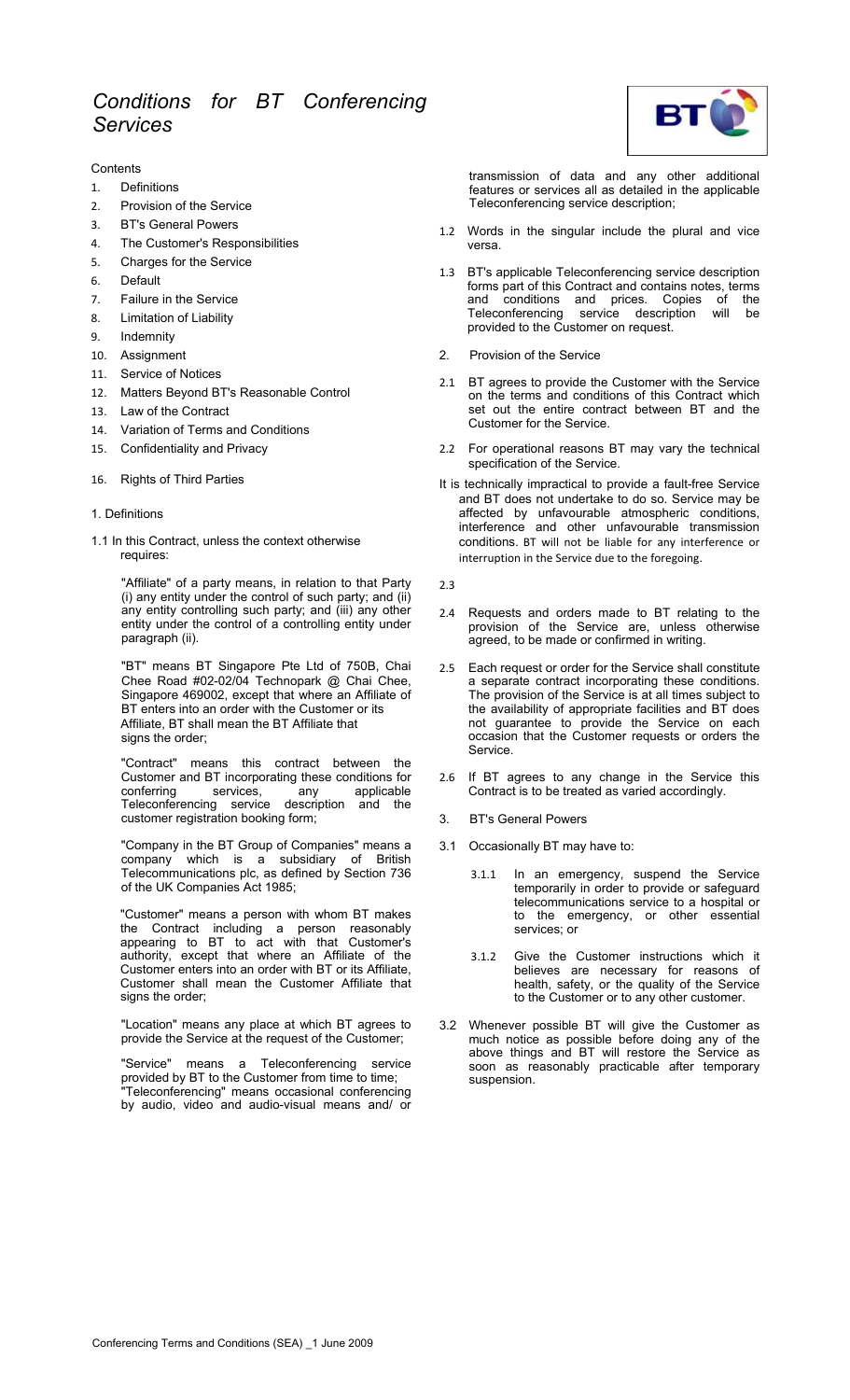

- 4. The Customer's Responsibilities
- 4.1 BT is responsible for the provision of the Service only to the extent that any apparatus used to provide the Service is under BT's direct control. When the Service is to be provided by BT at a Location, the Customer must:

4.1.1 ensure that each Location contains<br>any enecessary telecommunication any necessary telecommunication equipment and is serviced by an appropriate telecommunications network to enable the Service to be provided at that Location; and

4.1.2 ensure that the Location (including teleconferencing equipment) is available and ready for use with the Service at the time agreed with BT.

- 4.2 Where appropriate the Customer is responsible for making application to any telecommunication service provider including BT, for the provision of a telecommunications service at any location. BT may, without prior notice, suspend or terminate the Service if any such telecommunication service is unavailable or if apparatus at the Location is not available. Any telecommunications service provided by BT will be provided on BT's applicable terms and conditions which do not form part of this Contract.
- 4.3 The Customer is responsible for following all instructions given by BT in connection with the Service and will comply with BT's instructions and safety requirements with regard to Customer employees or associates on BT premises.
- 4.4 The Customer must not and must not permit anyone else to:

4.4.1 use the Service to send a message or communication which is offensive, indecent, menacing, a nuisance or a hoax; or

4.4.2 use the Service fraudulently or in connection with the carrying on of a criminal offence; or

use the Service in breach of any instructions given under paragraphs 3.1.2 and 4.3 above. In the event of any breach of the above, BT may temporarily suspend the Service without notice, or terminate this Contract by immediate notice, without prejudice to the liability of the Customer to pay charges.

4.5 If BT suspends the Service for contravention of paragraph 4.4 it can refuse to restore the Service until it receives an acceptable assurance in written form the Customer that there will be no furthecontravention.

- 5. Charges for the Service<br>5.1 Subiect to this paragrap
- 5.1 Subject to this paragraph 5, on each occasion when the Service is provided to the Customer, the Customer must pay the charges in force at the time of such provision. Charges are contained in the applicable Teleconferencing service description and may be revised from time to time. The Customer can obtain details of the charges by telephoning the number given in BT's applicable service description or the booking form. Where charges are based on Customer's projected volume of usage of the Service ("Projected Volume"), BT may from time to time review Customer's actual usage against such Project Volume and revise the charges to reflect the actual usage. BT will give the Customer a written notice of the revised charges, which shall become effective thirty (30) days after BT gives such notice.
- 5.2 The Customer must pay the charges for the Service on demand for the period booked or the period of actual use if longer.
- 5.3 All charges are exclusive of applicable value-added, goods and services, sales, use, excise, customs duties or other taxes, fees or surcharges (including, but not limited to regulatory fees or surcharges) ("Taxes") relating to the provision of the Service. The Customer will pay all such Taxes including those paid or payable by BT (exclusive of taxes on the net income of BT) and any related interest and penalties, for the Service supplied under this Contract, except to the extent a valid exemption certificate is provided by the Customer to BT prior to the delivery of Service.
- 5.4 In the event that payment of any amount of the charges becomes subject to withholding tax, levy or similar payment obligation on sums due to BT under this Contract, such withholding tax amounts shall be borne and paid for by the Customer in addition to the sums due to BT. The Customer will provide BT free of charge with the appropriate certificate(s) from the relevant authorities confirming the amount of the withholding taxes, levies or similar payments borne and paid for by the Customer in accordance with paragraph 5.3.
- 5.5 BT may ask the Customer for a payment in advance at any reasonable time before the Service is provided by BT. If payment is not made promptly, BT may cancel the booking. BT will make due allowance for a payment in advance (including a refund if appropriate) in

the final bill.

5.6 The Customer will pay the charges within 30 days of the date of the invoice issued by BT or where relevant, its Affiliate acting as a billing agent for BT. BT may add interest charges on late payments from the due date at the lower of 1.5% per month or the maximum rate allowed by law.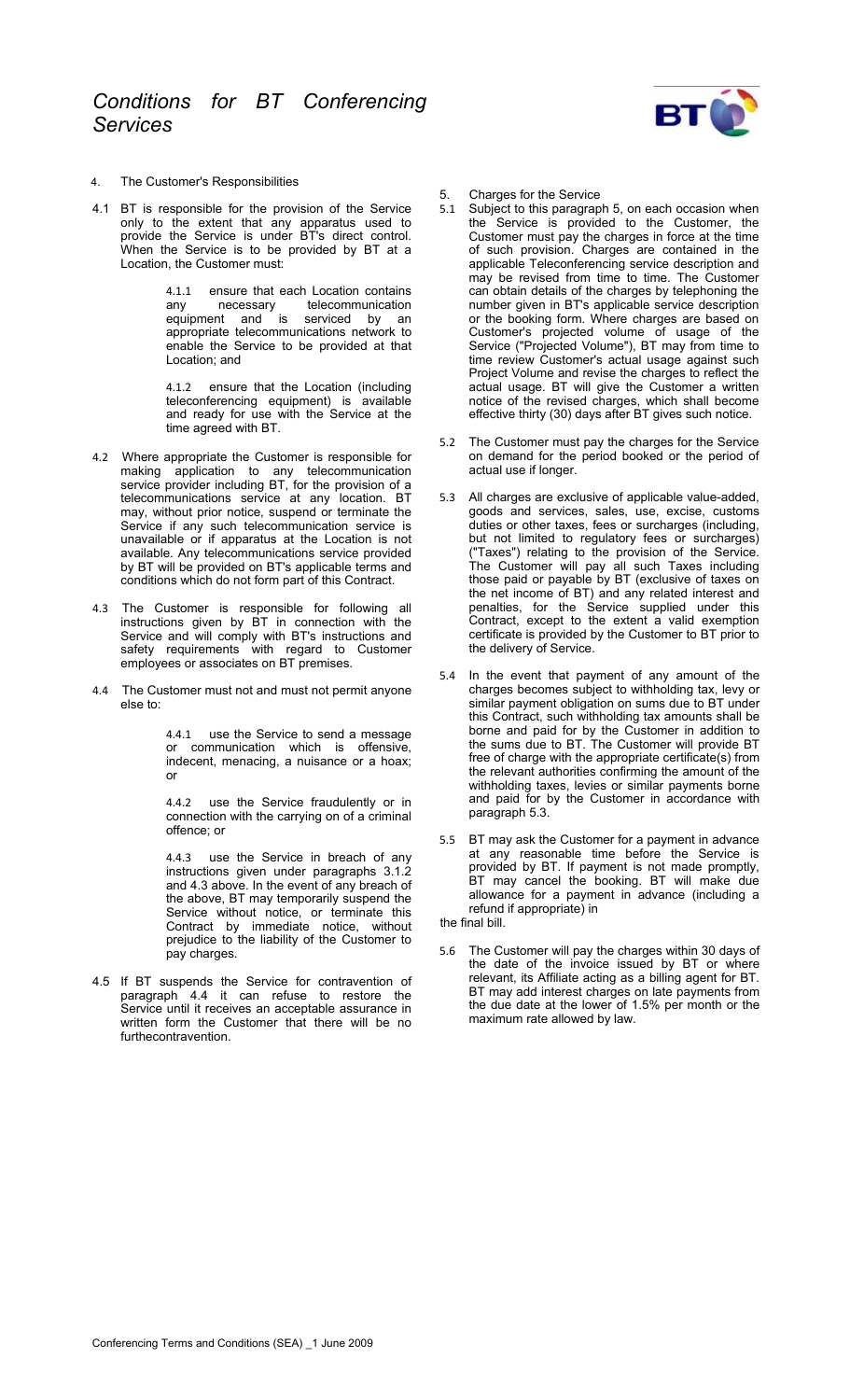All charges shall be in US Dollars or Singapore Dollars); however, at the Customer's written request, BT will render invoices in a currency other than US or SG Dollars provided however, that the Customer's invoices will be calculated in and individual items will continue to be shown in US or SG currency. The total sum due to BT (inclusive of applicable Taxes) will be converted by BT to the Customer's currency of choice converted at exchange rates on the first working day of the month the invoice is issued as published by the Financial Times, London, or any other conversion rate as agreed in writing by the Parties.

- 6. Default
- 6.1 If the Customer:
	- 6.1.1 does not pay any charge payable under this Contract within thirty (30) days of its falling due;
	- 6.1.2 is the subject of a bankruptcy order, or<br>becomes insolvent, or makes any becomes insolvent, or arrangement or composition with or assignment for the benefit of the Customer's creditors; or if any of the Customer's assets are the subject of any form of seizure; or goes into liquidation, either voluntary (otherwise than for reconstruction or amalgamation), or compulsory; or if a receiver or administrator is appointed over the Customer's assets; or
	- 6.1.3 is in breach of this Contract and fails to remedy the breach within fifteen (15) days from the date of written notice to do so, BT may (without prejudice to any other right or remedy) terminate the Contract or summarily suspend or terminate the Service or decline to provide the Service which it previously agreed to provide. In addition, BT may terminate this Contract on giving 1 month written notice to the Customer.

6.2 If BT suspends the Service or terminates the Contract or the Service the Customer continues to be liable to pay all charges which are due for the Service.

6.3 In any event, the Customer continues to be liable to pay all charges which are due for the Service during any period in which the Customer does not comply with this Contract.

6.4 If BT delays in acting upon a breach of contract by the Customer that delay will not be regarded as a waiver of that breach. If BT waives a breach of contract by the Customer (such waiver to be in writing), that waiver is limited to that particular breach.

7. Failure in the Service

7.1 Subject to paragraph 8, if Teleconferencing or any additional feature or service does not take place



or is delayed, interrupted or prematurely terminated, BT may at BT's option either:

- 7.1.1 extend the Service for a period equivalent to the time lost, subject to availability;
- 7.1.2 provide the Service at an alternative mutually acceptable time and date; or
- 7.1.3 reduce its charges for the Service by an amount proportionate to the time lost or the cost of the additional feature or service which has not been provided in whole or in part.

7.2 Any extension, re-provision of the Service or a reduction in charges will be in full satisfaction of BT's liability for failure to provide all or any part of the Service. BT is not liable for any failure in the Service due to any matter beyond BT's reasonable control, including failure by the Customer to fulfil any of its obligations under this Contract, or for any act performed in accordance with the Customer's instructions at the Customer's request.

# 8. Limitation of Liability

8.1 BT accepts liability for errors or omissions in the Service and its own negligence to the extent stated in paragraph 7 and this paragraph 8 but not otherwise. Except where expressly contained in these conditions or where liability is non excludable by law, BT has no obligation, duty or liability in contract, tort (including negligence) or otherwise to the Customer.

8.2 Subject to the provisions of paragraph 7, BT's liability in contract, tort (including negligence) or otherwise for errors or omissions in any part of the Service, which may arise from any failure by BT to exercise the reasonable skill and care of a competent telecommunications service provider, will be limited to the provision of services of the same nature as those originally provided in order to correct such errors or omissions, provided BT is notified of the errors or omissions within three (3) months following completion of such part of the Service.

8.3 BT does not exclude or restrict liability for death or personal injury resulting from its own negligence.

8.4 BT's liability in contract, tort (including negligence) or otherwise in connection with this Contract will be limited to the sum of fees paid by the Customer to BT during the preceding twelve (12) month period of the term of this Contract for any one incident. In any event, BT's maximum aggregate liability for its own acts and/ or omissions shall not exceed Singapore Dollars one million for all events in any period of twelve (12) months.

8.5 BT will not be liable in contract, tort (including negligence) or otherwise for loss (whether direct or indirect) of profits, business, or anticipated savings or for any indirect or consequential loss whatever.